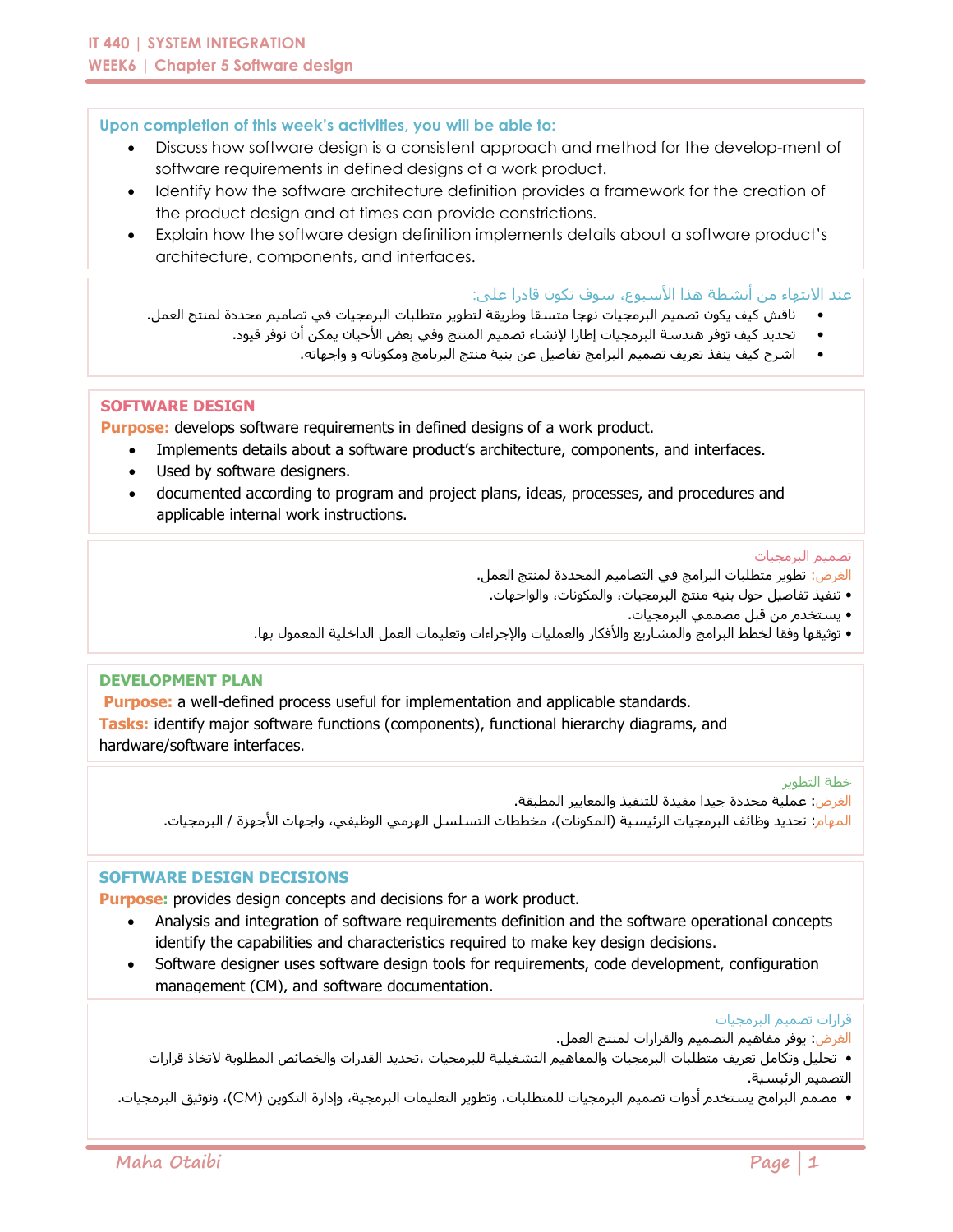#### **SOFTWARE REQUIREMENTS EVALUATION**

**Purpose:** defines software operational scenarios to ensure problems affecting software design are identified, evaluated, and resolved.

- A risk analysis using prototype software is performed to support early requirements evaluations and design feasibility.
- If requirement is proven unusable and not to be implemented for use, data from evaluations is fed back into the output of the software requirements development phase.

تقييم متطلبات البرنامج

الغرض: يحدد السيناريوهات التشغيلية للبرنامج لضمان تحديد المشاكل التي تؤثر على تصميم البرمجيات وتقييمها وحلها. • یتم إجراء تحليل للمخاطر باستخدام برمجية النموذج األولي لدعم تقييم المتطلبات المبکرة وجدوى التصميم. • إذا ثبت أن المتطلبات غير صالحة لالستعمال ولم يتم تنفيذها لالستخدام، فإن البيانات المستمدة من عمليات التقييم تتغذى مرة أخرى على ناتج مرحلة تطوير متطلبات البرمجيات.

### **SOFTWARE REUSE**

**Purpose:** identifies evaluations by software architecture definitions on how to decide on the incorporation of components into the software design.

**Reuse Criteria**: identified in defined software plans

 Determines if the program and project re-use library or existing software work products can be used for near-term software design activities.

#### إعادة استخدم البرمجيات

الغرض: تحديد التقييمات حسب تعريفات معمارية البرمجيات حول كيفية اتخاذ قرار بشأن دمج المكونات في تصميم البرمجيات. معايير إعادة االستخدام: المحددة في خطط برمجية محددة

• يحدد ما إذا كان البرنامج والمشروع إعادة استخدام المكتبة أو منتجات العمل البرمجيات الحالية ألنشطة تصميم البرمجيات على المدى القريب.

### **PEER REVIEWS**

**Purpose:** to find and correct as many errors as possible before test team integration or customers find problems.

- Starts with requirements, design models, and uninterrupted code and unit tests for the software designer.
- Applied at various stages during the software design/development life cycle
- Creates clean software work products and provides assurance that issues or errors are discovered and resolved.

#### أستعراض النظير

الغرض: لإيجاد وتصحيح العديد من الأخطاء كل ما أمكن قبل اختبار الفريق للتكامل أو عثور العملاء على المشاكل.

- یبدأ مع المتطلبات ونماذج التصميم، والترميز المتصل واختبار الوحدات لمصمم البرنامج.
	- تطبق في مراحل مختلفة خالل دورة تصميم / تطوير البرمجيات
- يخلق منتجات عمل البرمجيات النظيفة ويوفر ضمان أن القضايا أو األخطاء يتم اكتشافها وحلها.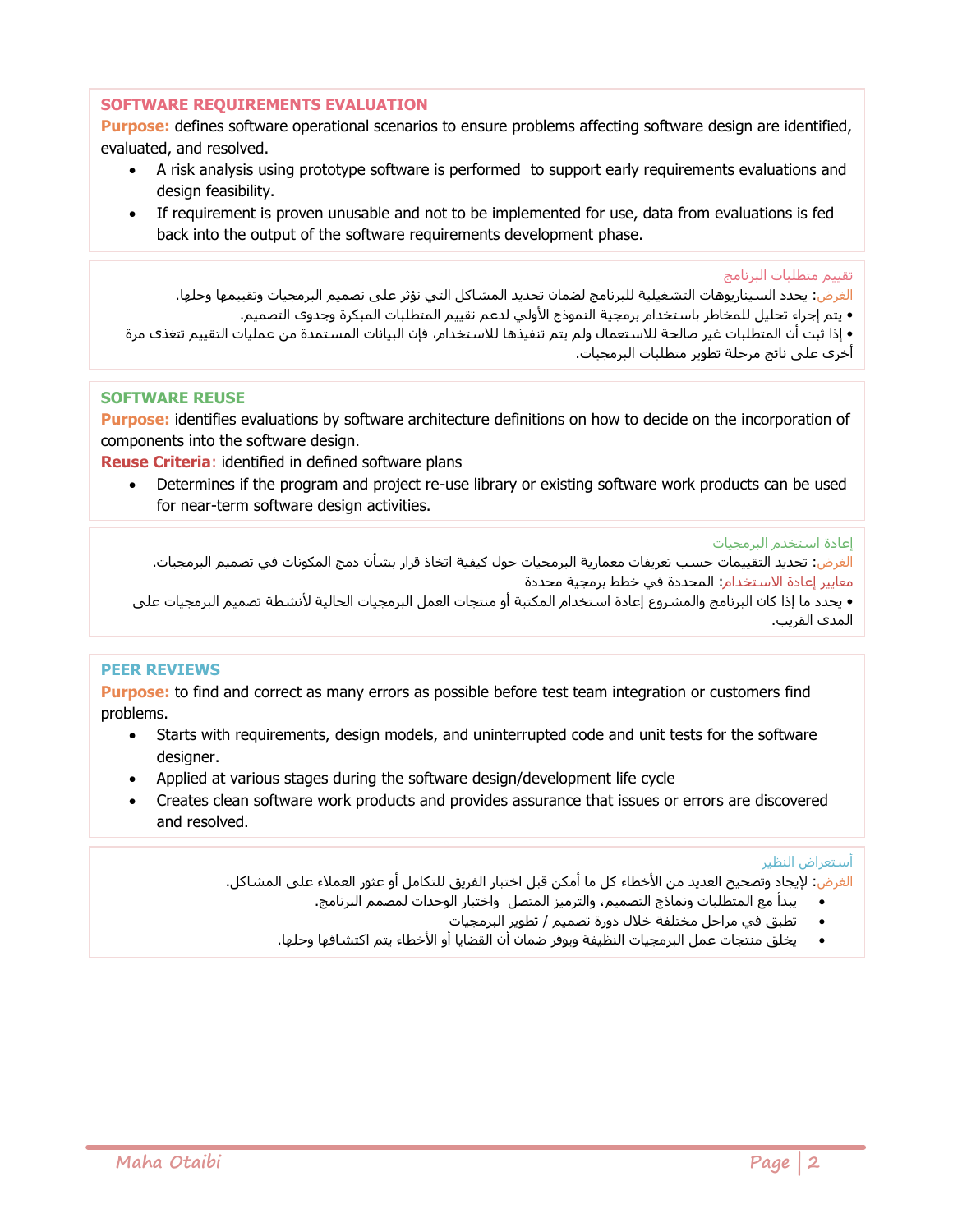#### **Examples of peer review methods**

- **Inspections**
- Structured walk-throughs
- Deliberate refactoring
- Pair programming

## أمثلة على أساليب مراجعة النظراء

- التفتيش
- تنظيمات المشي
- إعادة البيع المتعمد
	- البرمجة الثنائيه

#### **PEER REVIEW CRITERIA**

- Schedule the peer review at a convenient time
- Assign reviewers
- Prepare/update materials
- Provide checklists
- Introduce training materials
- Select software work products
- Provide entry and exit criteria

#### معايير استعراض النظراء

- جدولة استعراض النظراء في وقت مناسب
	- تعيين المراجعين
	- إعداد / تحديث المواد
	- تقديم قوائم المراجعة
		- إدخال مواد تدريبية
	- اختيار منتجات عمل البرمجيات
		- توفير معايير الدخول والخروج

## **SOFTWARE DESIGN/DEVELOPMENT METHODS Concurrent Software/Design Development**

- Requirement: software design expertise to anticipate where the defined design is going.
- Con: possible to delay commitment until the last moment when failure to make a decision eliminates an important alternative or decision.

### **Lean Software Design/Development**

- Objective: to move as many changes as possible from the top curve to the bottom curve.
- Delays the freezing of all design decisions as long as possible.
- Emphasizes designing and managing changes throughout the life cycle.
- Provides a better understanding of software engineering and quick delivery to customers.

#### أساليب تصميم / تطوير البرمجيات البرامج المتزامنة / تطوير التصميم

- البرامج المتزامنة / تطوير التصميم
- المتطلب: تصميم البرمجيات الخبرة الستباق حيث التصميم المحدد هو الذهاب.
- con: من الممكن تأجيل االلتزام حتى آخر لحظة عندما يؤدي عدم اتخاذ قرار إلى إلغاء بديل أو قرار مهم.

 **Lean** تصميم البرمجيات / التطوير

- الهدف: نقل أكبر عدد ممكن من التغييرات من المنحنى العلوي إلى منحنى أسفل.
	- يؤخر تجميد جميع قرارات التصميم ألطول فترة ممكنة.
	- تشدد على تصميم وإدارة التغييرات طوال دورة الحياة .
	- يوفر فهم أفضل لهندسة البرمجيات والتسليم السريع للعمالء.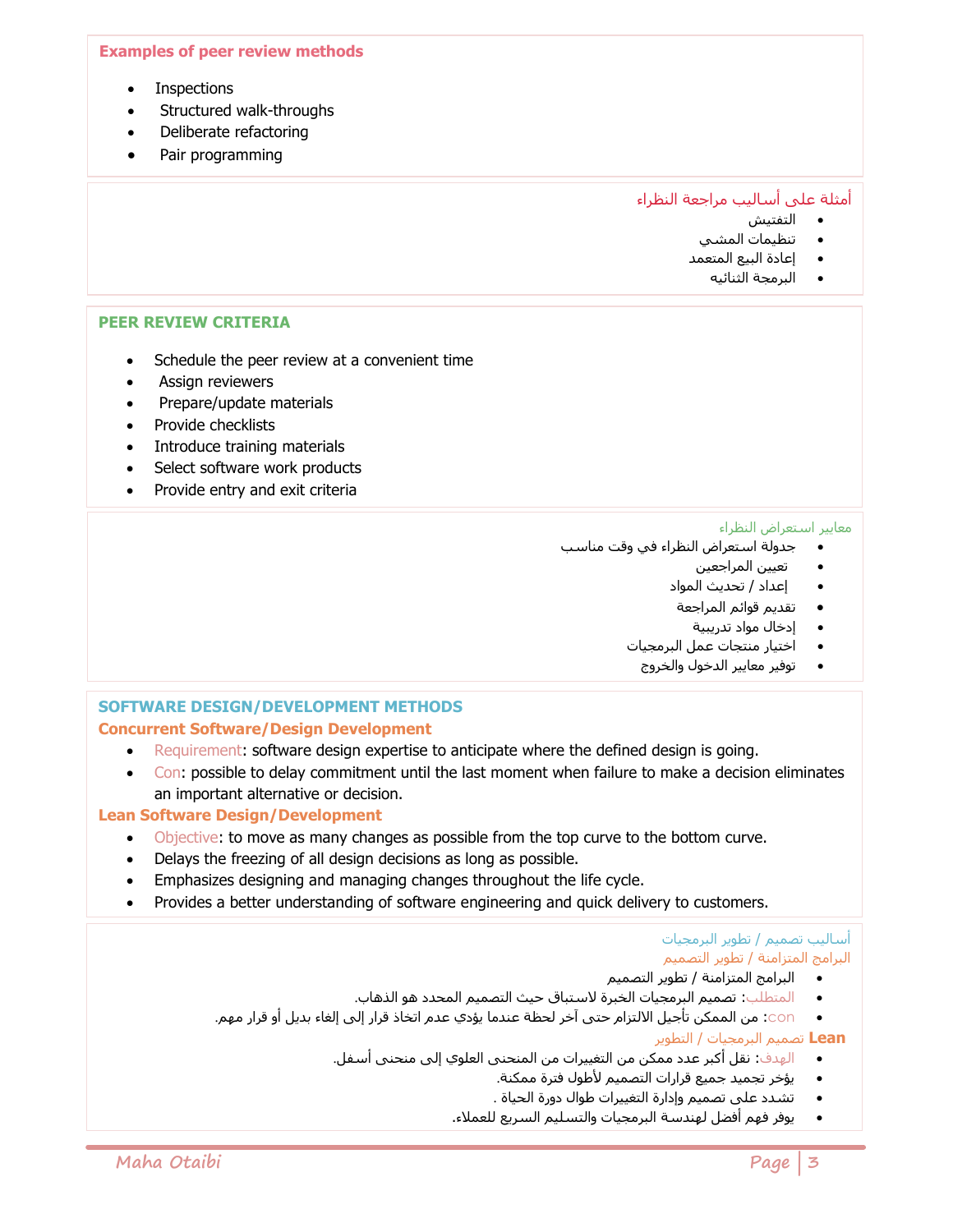## **AGILE SOFTWARE PROCESSES**

- Provides fewer defects.
- Supports numerous initiatives
- Provides a program and project with a manager's approach to emphasize short-term program and project planning.
- Adopts values that are consistently depicts processes and makes decisions that may reject a software design.
- More effective than the traditional models due to perfection versus good-enough concepts for software design practices.
- Provides capability to understand information first before jumping into software design and development.

#### العمليات البرمجية agile

- يوفر عيوب أقل
- يدعم العديد من المبادرات
- يوفر برنامجا ومشروعا مع نهج المدير للتأكيد على تخطيط البرامج والمشاريع على المدى القصير
	- يعتمد القيم التي تصور باستمرار العمليات واتخاذ القرارات التي قد ترفض تصميم البرمجيات
- أكثر فعالية من النماذج التقليدية بسبب الكمال مقابل مفاهيم جيدة بما فيه الكفاية لممارسات تصميم البرمجيات.
	- يوفر القدرة على فهم المعلومات أوال قبل القفز إلى تصميم البرمجيات والتطوير.

### **FOUR KEY ELEMENTS OF AGILE SOFTWARE ENGINEERING**

- 1. The team has control of work assignments
- 2. Communication with team members and customers is needed
- 3. Change is good: "Think outside the box"
- 4. Customer satisfaction and expectations are achieved

### أربعة عناصر رئيسية للهندسة البرمجيات Agile

- .1 الفريق لديه السيطرة على مهام العمل
- .2 هناك حاجة للتواصل مع أعضاء الفريق والعمالء
	- .3 التغيير جيد: "فكر خارج الصندوق"
		- .4 يتم تحقيق رضا العمالء والتوقعات

#### **CONFIGURATION MANAGEMENT**

CM methods are a supporting discipline not directly involved in creating executable code. In the Agile process, CM methods are not referenced for specific routines.

**CM Purpose**: trim process and provide more automation in tools

- Brings back focus to configuration control objectives.
- Software tools common to other team members are adapted to the process
- When Agile processes lack configuration control, Lean principles are a waste of time and lead to chaos. As a result, there is no progress in software design/development.
- The ability to control change is the foundation of design/development activities. CM methods should not limit change or it will become a barrier for program and project plans.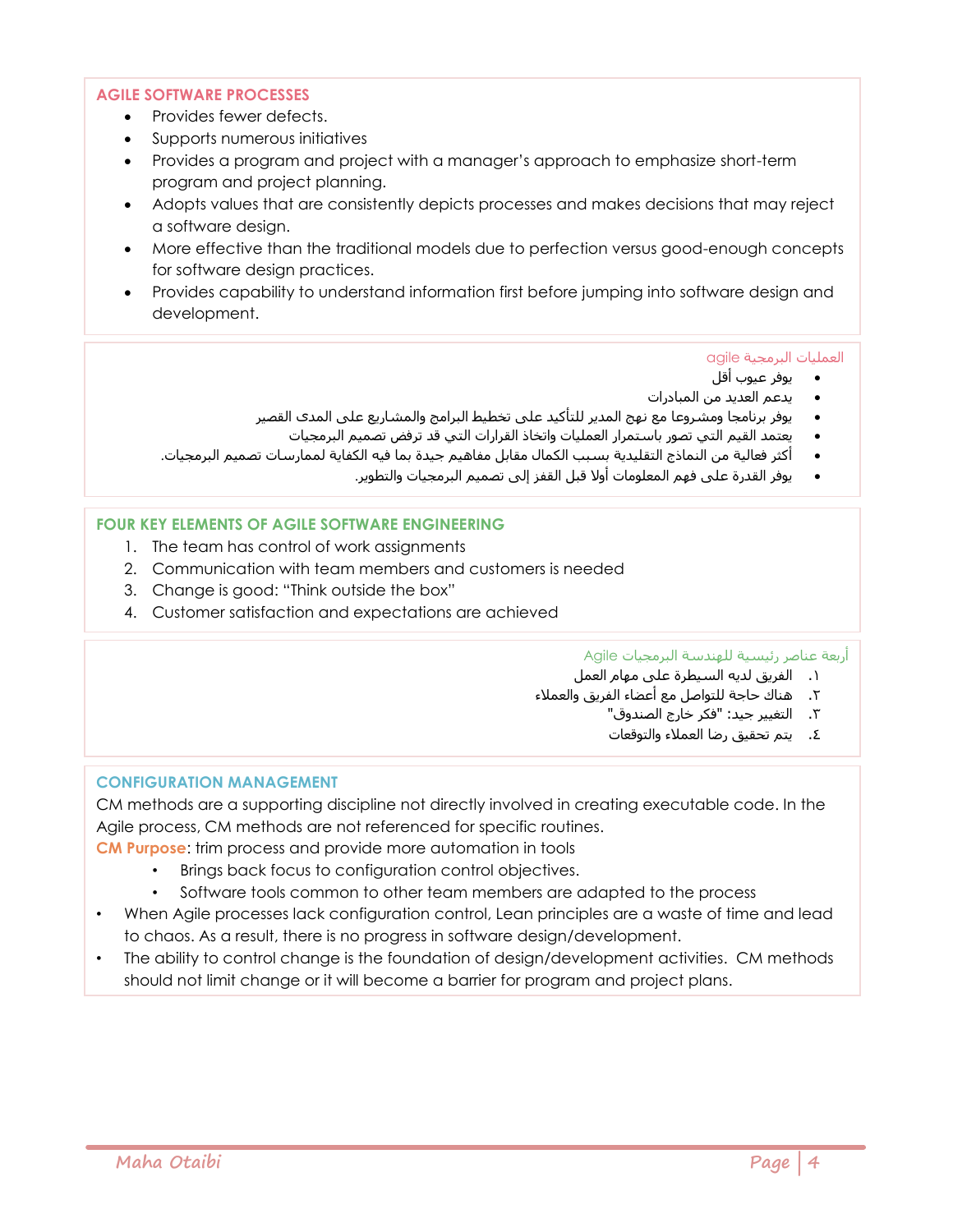# إدارة التكوين

طرق CM هي دعم النضباط وليس مشاركه مباشرة في إنشاء رمز قابل للتنفيذ. في عملية Agile ، ال يتم اإلشارة إلى أساليب CM لروتينات محددة.

الغرض: عملية تقليم وتوفير المزيد من الأتمتة في الأدوات (أتمتة؛ الآلية الذاتية : تقنيه يستطاع بها جعل عملية ما اوتوماتيكيه)

• يعيد التركيز على أهداف التحكم في التكوين.

يتم تكييف أدوات البرمجيات المشتركة لأعضاء الفريق الآخرين للعملية

 عندما عمليات Agile تفتقر إلى التحكم في التكوين، مبادئ العجاف هي مضيعة للوقت وتؤدي إلى الفوضى. ونتيجة لذلك، لم يحرز أي تقدم في تصميم البرمجيات وتطويرها.

 القدرة على التحكم في التغيير هي أساس أنشطة التصميم / التطوير. ال ينبغي أن تحد أساليب CM من التغيير أو أنها ستصبح عائقا أمام خطط البرامج والمشاريع.

# **SOFTWARE STANDARDS**

**Purpose**: ensures development processes are in accordance with identified process models. Minimum software standards consist of the following:

- Documented and maintained plans and procedures
- Peer reviews
- Standard software tools

# معايير البرنامج

الغرض: التأكد من أن عمليات التطوير تتماشى مع نماذج العملية المحددة. الحد الأدنى من معايير البرمجيات تتكون مما يلي:

- توثيق وصيانة الخطط واإلجراءات
	- آراء Peer
	- أدوات البرمجيات القياسية

## **CAPABILITY MATURITY MODEL INTEGRATION**

**Purpose**: provides opportunity to address software design/development with support to customers after delivery.

- Provides a systematic approach to software engineering tasks in programs and projects.
- Enhance the knowledge base for software designers.
- Provides content for performance during the software life cycle.

### CAPABILITY MATURITY MODEL INTEGRATION

الغرض: يوفر فرصة لمعالجة تصميم البرمجيات / التطوير مع دعم للعمالء بعد التسليم.

- يوفر نهجا منظم لمهام هندسة البرمجيات في البرامج والمشاريع.
	- تعزيز قاعدة المعرفة لمصممي البرمجيات.
	- يوفر محتوى لألداء خالل دورة حياة البرنامج.

### **CMMI software engineering tasks**

- Identify internal and external interfaces
- Establish infrastructure abilities with software design
- Develop plans, processes, and procedures
- Reuse capabilities for identified software

### cMMI المهام هندسة البرمجيات

- تحديد الواجهات الداخلية والخارجية
- إنشاء قدرات البنية التحتية مع تصميم البرمجيات
	- وضع الخطط والعمليات واإلجراءات
	- إعادة استخدام قدرات البرامج المحددة